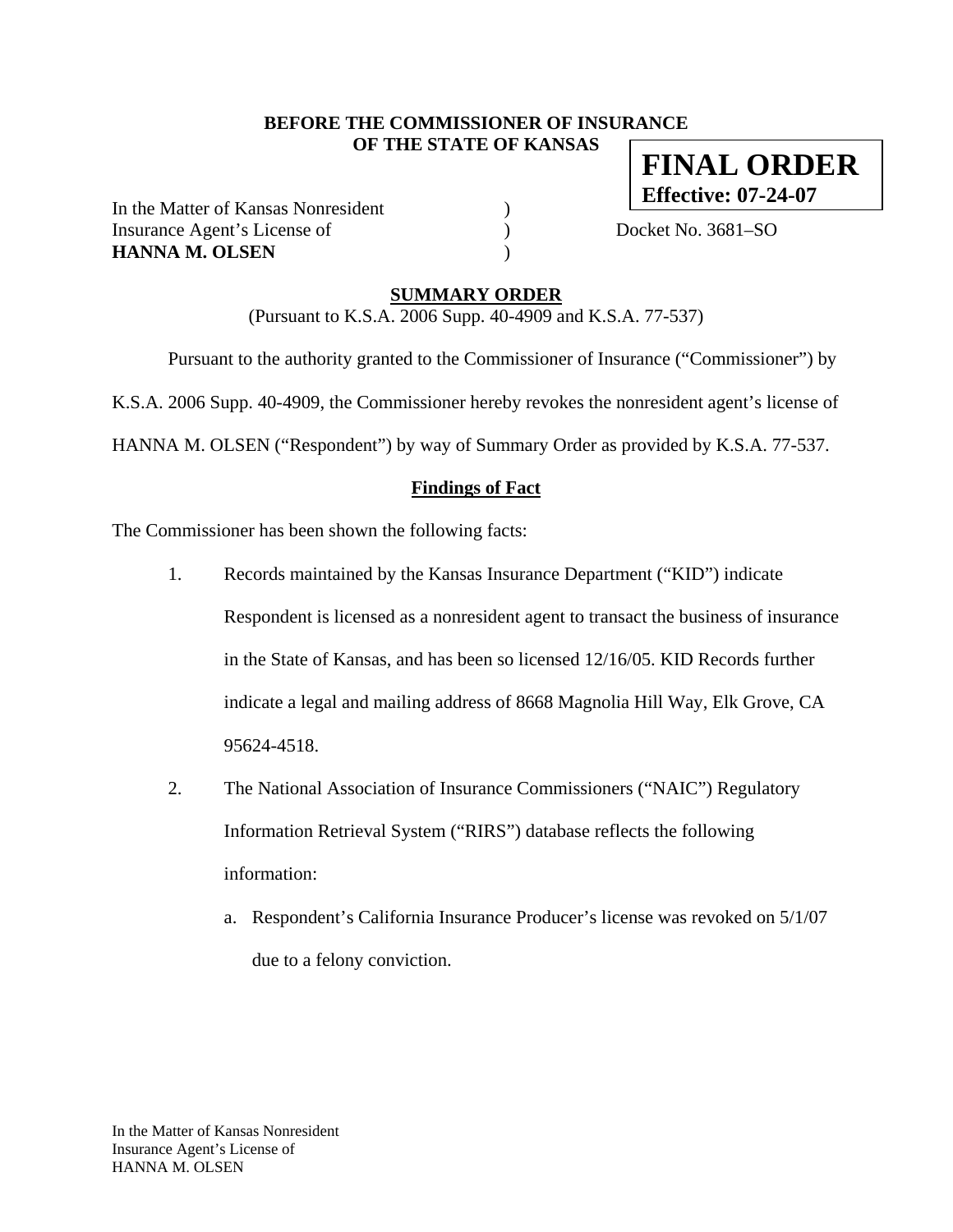#### **Applicable Law**

K.S.A. 2006 Supp. 40-4909(a) provides, in relevant part:

- (a) "The commissioner may deny, suspend revoke or refuse renewal of any license issued under this act if the commissioner finds that the applicant or license holder has:
- (2) Violated
	- (A) Any provision of chapter 40 of the Kansas Statutes Annotated and amendments thereto, or any rule and regulation promulgated thereunder; or
		- (6) Been convicted of a misdemeanor or felony.
		- (9) Had an insurance agent license, or its equivalent denied, suspended or revoked in any other state, district or territory.
- (b) In addition, the commissioner may suspend, revoke or refuse renewal of any license issued under this act if the commissioner finds that the interests of the insurer or the insurable interests of the public are not properly served under such license.

K.S.A. 2006 Supp. 40-4906 and K.S.A. 2006 Supp. 40-4908 provide for issuance of a

nonresident insurance agent's license in reliance upon the agent's valid license in the

agent's home state.

### **Conclusions of Law**

The Commissioner has jurisdiction over Respondent as well as the subject matter of this

proceeding, and such proceeding is held in the public interest.

3. The Commissioner concludes that Respondent's Kansas nonresident insurance agent's license may be revoked solely because Respondent has had an agent's license or its equivalent revoked in another state.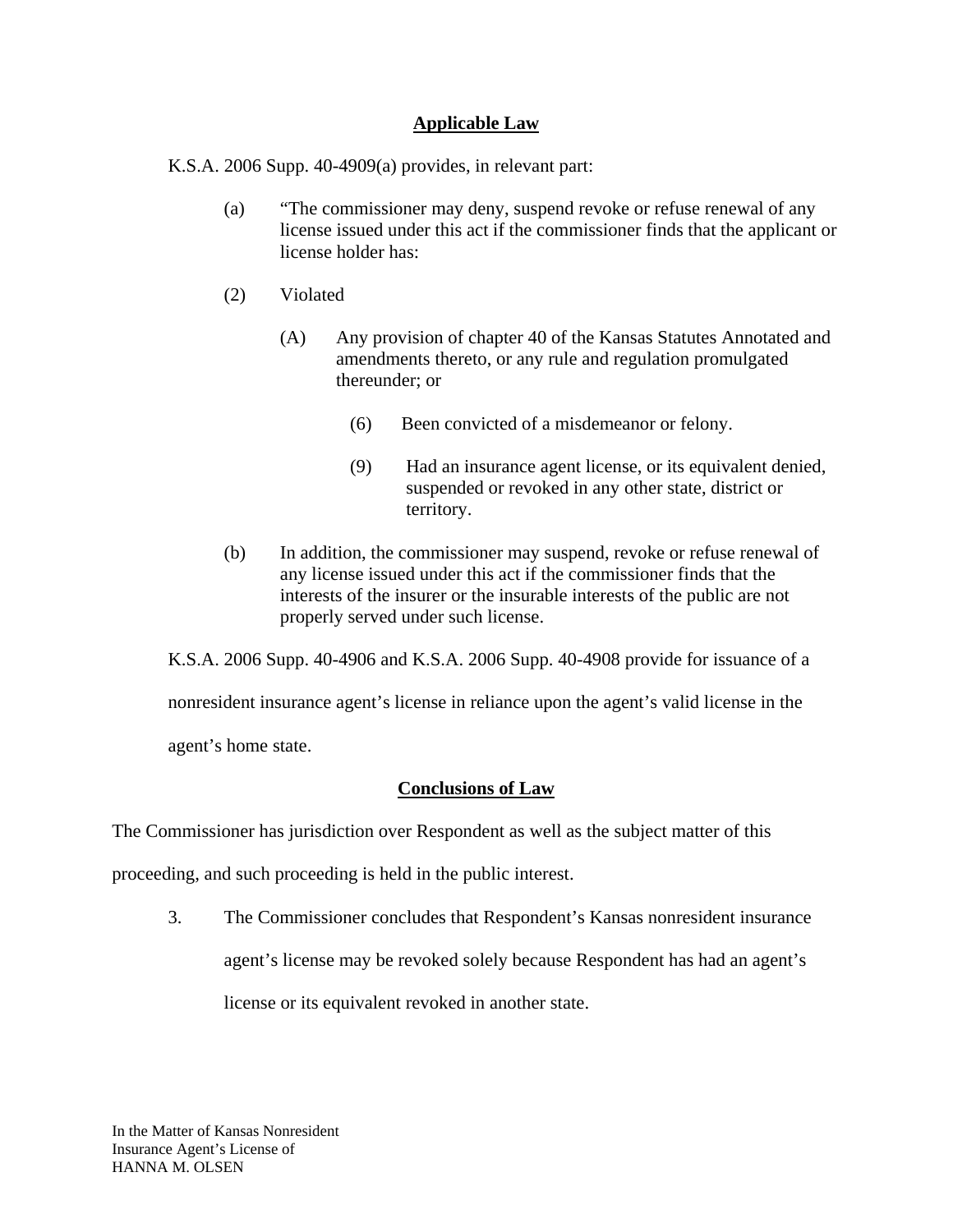- 4. The Commissioner concludes, in addition, that Respondent's Kansas license may be revoked because the license is based on reciprocity, and Respondent's license in her home state of California has been revoked.
- 5. Accordingly, the Commissioner concludes that sufficient grounds exist for the revocation of nonresident insurance agent's license of Respondent pursuant to K.S.A. 2006 Supp. 40-4909(a).
- 6. The Commissioner finds that the nonresident insurance agent's license of Respondent should be revoked without delay for the protection of the insurable interests of the public pursuant to K.S.A. 2006 Supp. 40-4909(b).
- 7. Based on the facts and circumstances set forth herein, it appears the use of summary proceedings in this matter are appropriate, in accordance with the provisions set forth in K.S.A. 77-537(a), in that the use of summary proceedings does not violate any provision of the law and the protection of the public interest does not require the Kansas Insurance Department to give notice and opportunity to participate to persons other than HANNA M. OLSEN.

### **IT IS THEREFORE ORDERED BY THE COMMISSIONER OF INSURANCE THAT** the

Kansas nonresident insurance agent's license of HANNA M. OLSEN is hereby **REVOKED**  effective the effective date of this Order.

**IT IS FURTHER ORDERED** that HANNA M. OLSEN shall CEASE and DESIST from the sale, solicitation, or negotiation of insurance and/or receiving compensation deriving from the sale, solicitation or negotiation of insurance conducted after the effective date of this Order.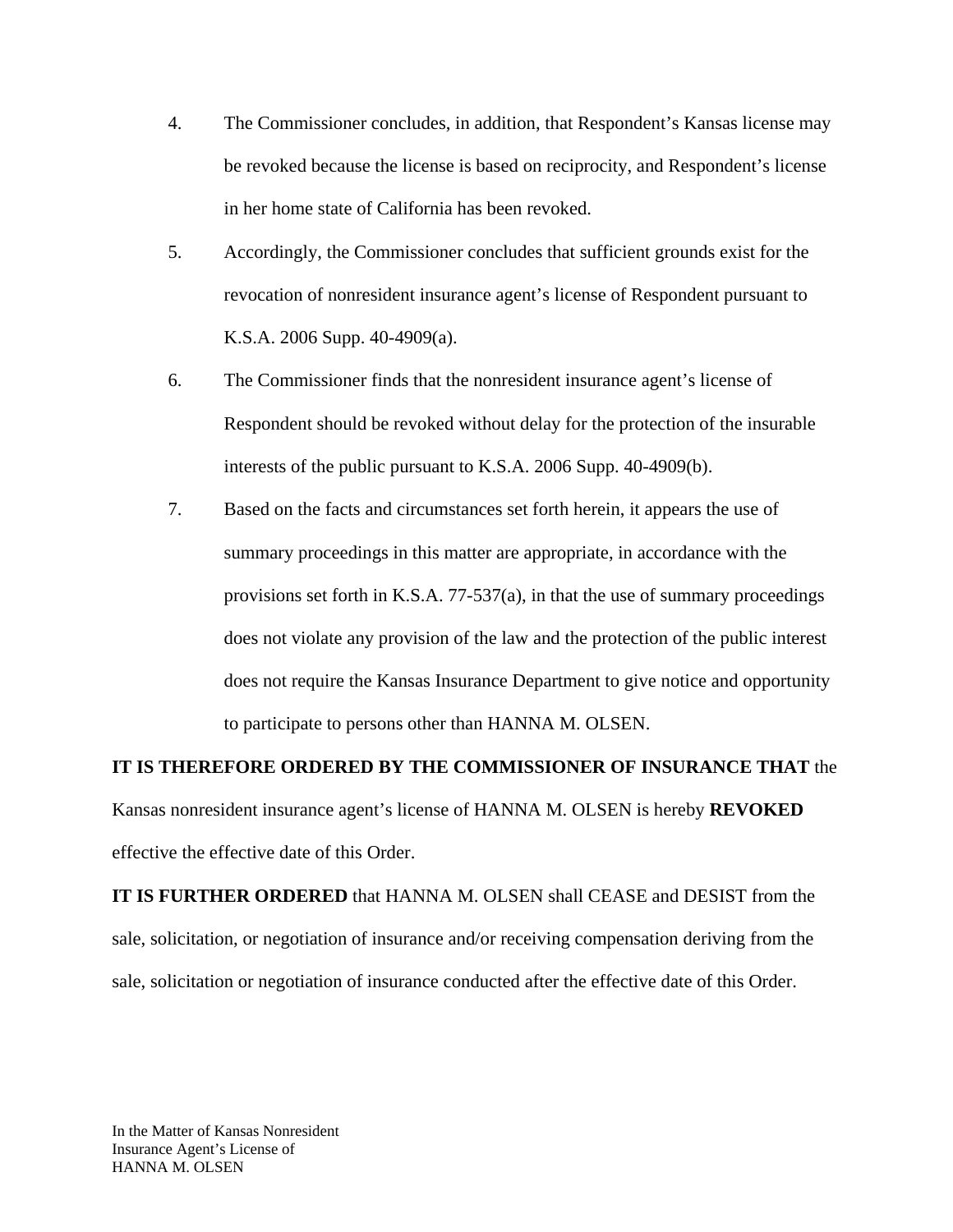#### **NOTICE OF RIGHTS**

HANNA M. OLSEN ("Olsen") is entitled to a hearing pursuant to K.S.A. 77-537, the Kansas Administrative Procedure Act. If Olsen desires a hearing, she must file a written request for a hearing with:

 John W. Campbell, General Counsel Kansas Insurance Department 420 S.W.  $9<sup>th</sup>$  Street Topeka, Kansas 66612

This request must be filed within fifteen (15) days from the date of service of this Order. If Olsen requests a hearing, the Kansas Insurance Department will notify her of the time and place of the hearing and information on procedures, right of representation, and other rights of parties relating to the conduct of the hearing, before commencement of the same.

If a hearing is not requested in the time and manner stated above, this Order shall become effective as a Final Order upon the expiration of time for requesting a hearing, pursuant to K.S.A. 77-613. In the event Olsen files a petition for judicial review, pursuant to K.S.A. 77- 613(e), the agency officer to be served on behalf of the Kansas Insurance Department is:

 John W. Campbell, General Counsel Kansas Insurance Department 420 S.W.  $9^{th}$  Street Topeka, Kansas 66612

In the Matter of Kansas Nonresident Insurance Agent's License of HANNA M. OLSEN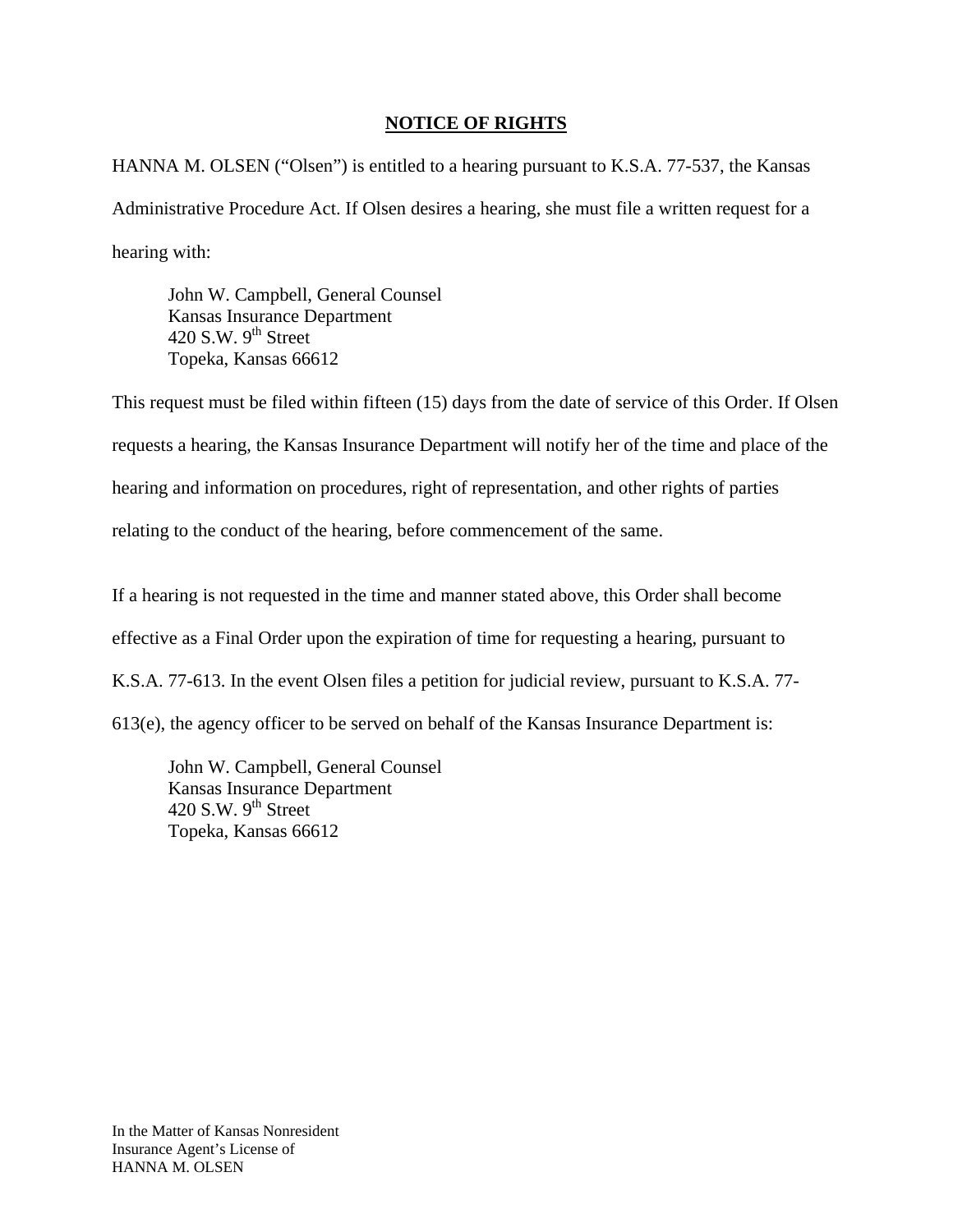## **IT IS SO ORDERED THIS \_\_5th\_\_ DAY OF JULY, 2007 IN THE CITY OF TOPEKA, COUNTY OF SHAWNEE, STATE OF KANSAS.**



\_/a/ Sandy Praeger\_\_\_\_\_\_\_\_\_\_\_\_\_\_ Sandy Praeger Commissioner of Insurance

 $\angle$ s/ John W. Campbell $\angle$  John W. Campbell General Counsel

In the Matter of Kansas Nonresident Insurance Agent's License of HANNA M. OLSEN